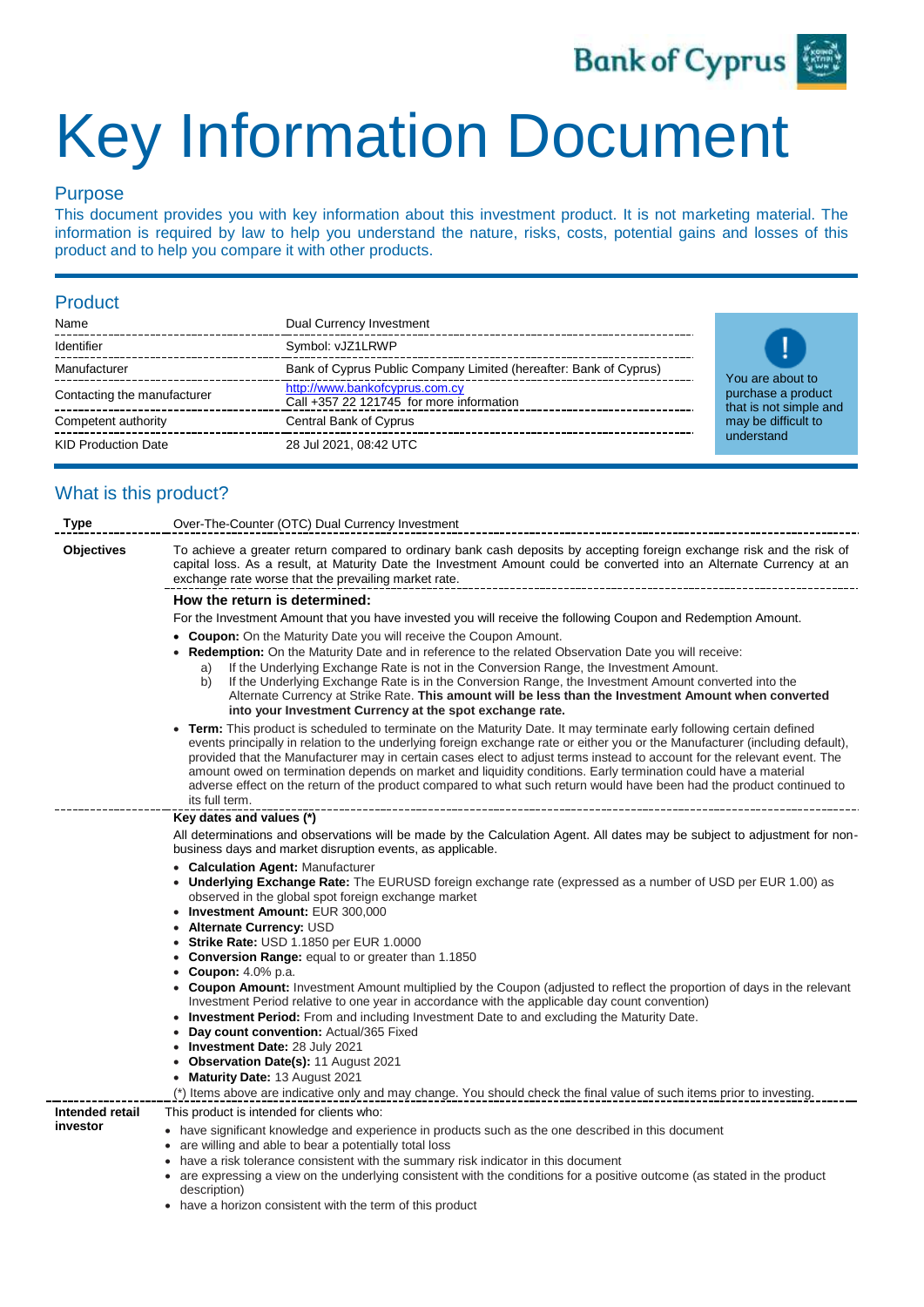

#### What are the risks and what could I get in return? Summary Risk Indicator

Lower Risk **Higher Risk** Higher Risk

The risk indicator assumes you keep the product until 13 August 2021. The actual risk can vary significantly if you cash in at an early stage and you may get back less. You may not be able to cash in early. You may have to pay significant extra costs to cash in early.

The summary risk indicator is a guide to the level of risk of this product compared to other products. It shows how likely it is that the product will lose money because of movements in the markets or because Bank of Cyprus is not able to pay you. We have classified this product as 5 out of 7, which is a medium-high risk class. This classification takes into consideration two elements: 1) the market risk - that rates the potential losses from future performance at level; and 2) the credit risk which estimates that poor market conditions could impact the capacity of Bank of Cyprus to pay you. This product does not include any protection from future market performance so you could lose some or all of your investment. If Bank of Cyprus is not able to pay you what is owed, you could lose your entire investment.

#### Performance Scenarios

|                  | Investment EUR 10,000 |                                     |                                        |  |
|------------------|-----------------------|-------------------------------------|----------------------------------------|--|
| <b>Scenarios</b> |                       |                                     | 2.3 weeks (Recommended holding period) |  |
|                  | Stress scenario       | What you might get back after costs | EUR 9.357                              |  |
|                  |                       | Average return each year            | $-6.43%$                               |  |
|                  | Unfavourable scenario | What you might get back after costs | EUR 9,868                              |  |
|                  |                       | Average return each year            | $-1.32\%$                              |  |
|                  | Moderate scenario     | What you might get back after costs | EUR 10.025                             |  |
|                  |                       | Average return each year            | $0.25\%$                               |  |
|                  | Favourable scenario   | What you might get back after costs | EUR 10.025                             |  |
|                  |                       | Average return each year            | 0.25%                                  |  |

This table shows the money you could get back over the next 2.3 weeks, under different scenarios, assuming that you invest EUR 10,000. The scenarios shown illustrate how your product could perform. You can compare them with the scenarios of other products. The scenarios presented are an estimate of future performance based on evidence from the past on how the value of this investment varies on how the value of this investment varies, and are not an exact indicator. What you get will vary depending on how the market performs and how long you keep the product. The stress scenario shows what you might get back in extreme market circumstances, and it does not take into account the situation where we are not able to pay you. This product cannot be cashed in. This means it is difficult to estimate how much you would get back if you cash in before maturity. You will either be unable to cash in early or you will have to pay high costs or make a large loss if you do so. As the recommended holding period is 1 year or less, performance scenarios have been provided for the recommended holding period only and not for any interim holding periods.

The figures shown include all the costs of the product itself, but may not include all the costs that you pay to your advisor or distributor. The figures do not take into account your personal tax situation, which may also affect how much you get back.

#### What happens if Bank of Cyprus is unable to pay out?

You may, under certain preconditions, be entitled to compensation from the Investor Compensation Fund (the "Fund") for Clients of Banks. Information on the Investor Compensation Funds and the Deposit Guarantee Scheme has been made available to you in the MiFID Pre-Contractual Information Package. If Bank of Cyprus is unable to fulfil its obligations in respect of this product, you may be able to recover some of your investment from the Fund. However, the coverage limit from the Fund only applies to an eligible investor's aggregate claim on Bank of Cyprus irrespective of the number of investment accounts the investor may have with Bank of Cyprus. This means that if you hold two such eligible investments with a total value of EUR 30,000, you will only be covered up to a total amount of EUR 20,000 and will not be covered for the remaining EUR 10,000. For further information, please visit Bank of Cyprus website at [http://bankofcyprus.com.cy/en-gb/retail/the](http://bankofcyprus.com.cy/en-gb/retail/the-bank/mifid/client-terms-and-conditions)[bank/mifid/client-terms-and-conditions/](http://bankofcyprus.com.cy/en-gb/retail/the-bank/mifid/client-terms-and-conditions)

#### What are the Costs?

The Reduction in Yield (RIY) shows what impact the total costs you pay will have on the investment return you might get. The total costs take into account one-off, ongoing and incidental costs.

The amounts shown here are the cumulative costs of the product itself, for the recommended holding period. They include potential early exit penalties. The figures assume you invest EUR 10,000. The figures are estimates and may change in the future.